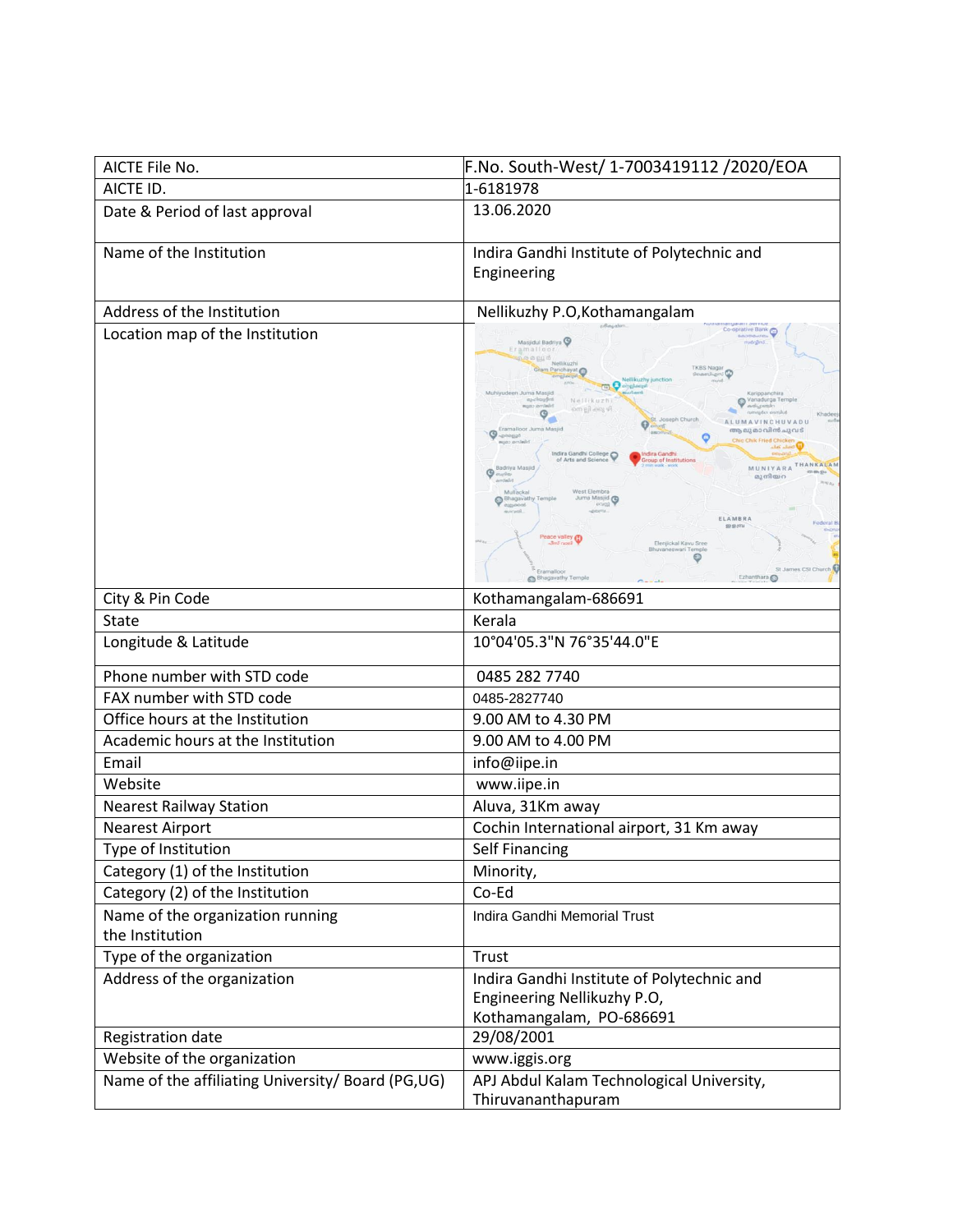| Address                                                 | APJ Abdul Kalam Technological University, CET                                           |  |
|---------------------------------------------------------|-----------------------------------------------------------------------------------------|--|
|                                                         | Campus, Ambady Nagar, Thiruvananthapuram,                                               |  |
|                                                         | <b>Kerala 695016</b>                                                                    |  |
| Website                                                 | www.ktu.edu.in                                                                          |  |
| Name of the affiliating University / Board<br>(Diploma) | State Board of Technical Education(SBTE)                                                |  |
| Address                                                 | Padmavilasam Rd, Fort, Nalumukku,<br>Pazhavangadi, Thiruvananthapuram, Kerala<br>695023 |  |
| Website                                                 | www.sbte.kerala.gov.in                                                                  |  |
| Latest affiliation period                               | Academic year 2022-2023                                                                 |  |
| Name of Principal / Director                            | Dr. S. Senthilkumar                                                                     |  |
| <b>Exact Designation</b>                                | Principal                                                                               |  |
| Phone number with STD code                              | 0485 282 7740                                                                           |  |
| FAX number with STD code                                | 0485 282 7740                                                                           |  |
| Email                                                   | principal@iipe.in                                                                       |  |
| <b>Highest Degree</b>                                   | Ph.D                                                                                    |  |
| Field of specialization                                 | <b>Mechanical Engineering</b>                                                           |  |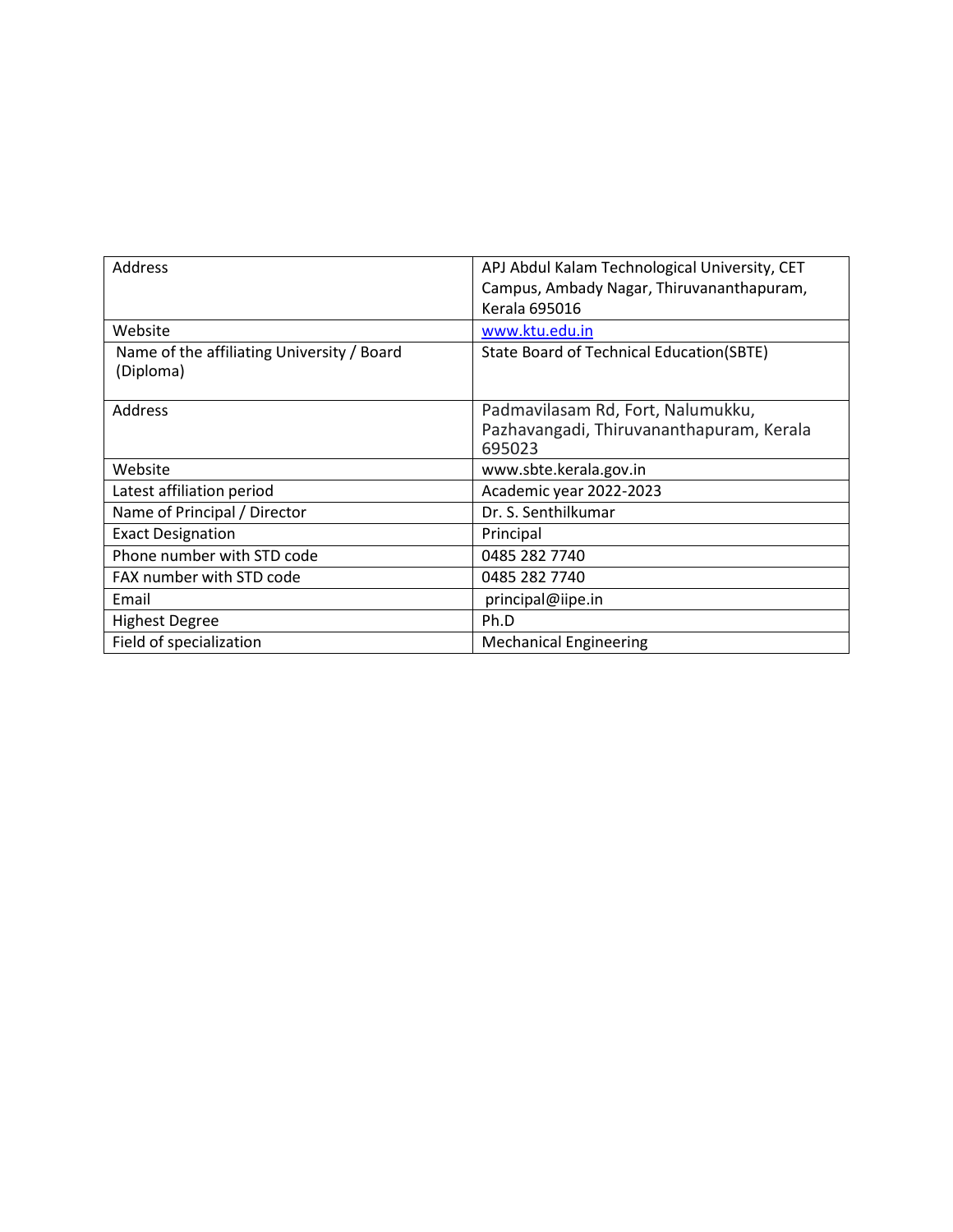# **Governing Board Members**

| SI.<br><b>No</b> | Designation                                                | Name and Contact Details                | <b>Educational qualifications</b> |
|------------------|------------------------------------------------------------|-----------------------------------------|-----------------------------------|
| $\mathbf{1}$     | Chairman                                                   | K M Pareeth<br>PH:9447136101            |                                   |
| $\overline{2}$   | Vice Chairman                                              | SAIREJ K.P<br>PH:9495943439             |                                   |
| $\overline{3}$   | Director<br>Nominated by the<br>society / trust            | Shibu K.P<br>PH:9447 749530             |                                   |
| $\overline{4}$   | Secretary<br>Member<br>Nominated by the<br>society / trust | Dr. Shiyas K.P<br>PH:9446034201         |                                   |
| 5                | CEO Nominated by<br>thesociety / trust                     | Dr. Siyad K.P<br>PH:9847459999          |                                   |
| 6                | <b>Member Nominated</b><br>by thesociety / trust           | P.N. Aboobacker Sidhic<br>PH:9495508850 |                                   |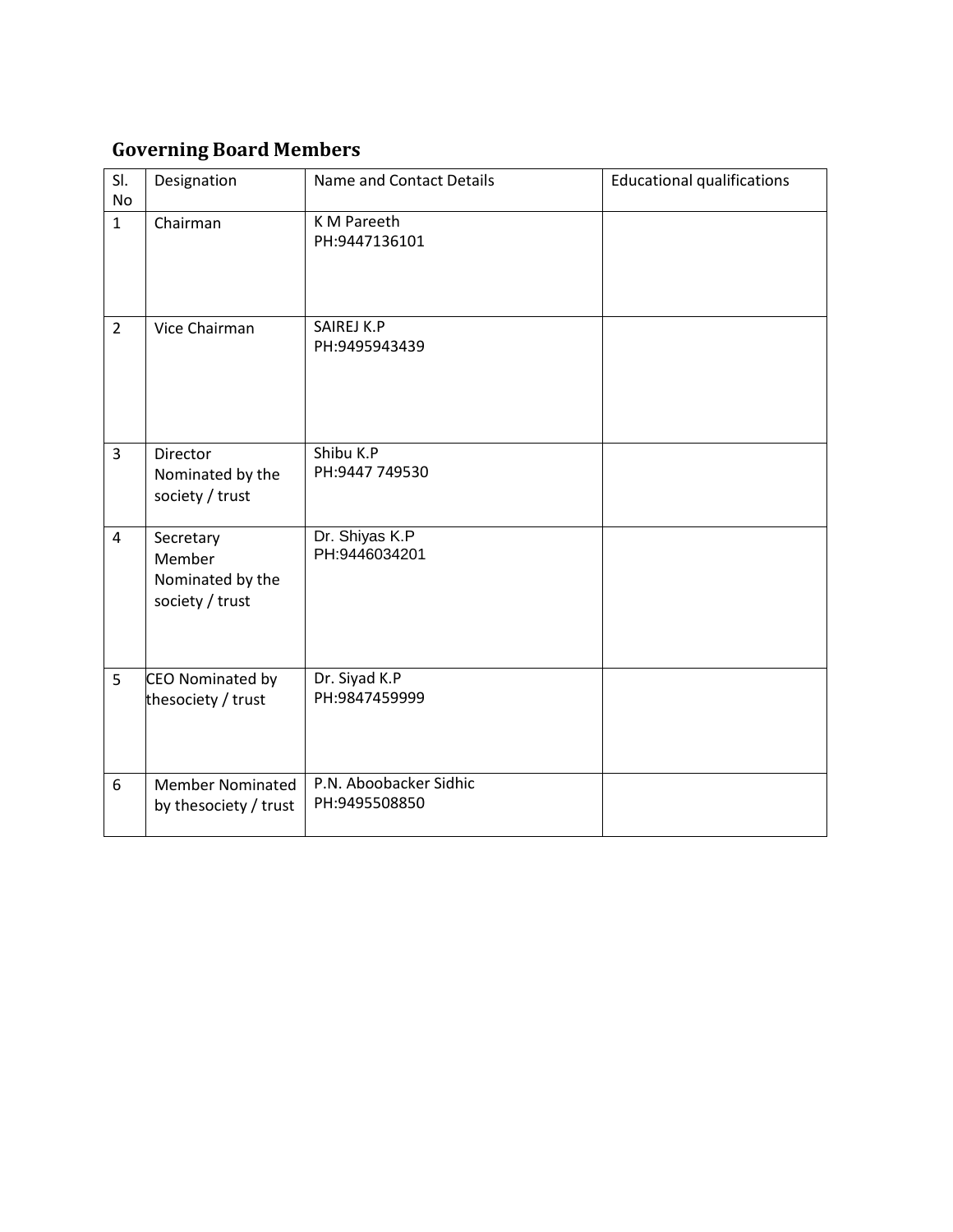| $\overline{7}$ | Member<br>Nominee of AICTE /<br>regional officer                      | Dr. Ramesh Unnikrishnan<br>Director, Regional Office, AICTE<br>Thiruvananthapuram<br>Ph: 04712596363<br>Email: aicte.tvpm@gmail.com                    | Ph <sub>D</sub>               |
|----------------|-----------------------------------------------------------------------|--------------------------------------------------------------------------------------------------------------------------------------------------------|-------------------------------|
| 9              | Member<br>Nominee of<br>University                                    | Dr. G P Padmakumar<br>Registrar, APJ Abdul Kalam<br>Technological, University,<br>Thiruvananthapuram<br>Ph: 04712598822<br>Email: registrar@ktu.edu.in | Ph <sub>D</sub>               |
| 11             | Principal of the<br>institution                                       | Dr. S. Senthilkumar                                                                                                                                    | Ph <sub>D</sub>               |
| 12             | Member<br>Faculty of the<br>Institution,<br>nominated by<br>Principal | Dr. Ajmal Muhammed                                                                                                                                     | Ph <sub>D</sub>               |
|                |                                                                       |                                                                                                                                                        |                               |
|                | Frequency of meetings<br>Date of last meeting                         |                                                                                                                                                        | Twice in a year<br>07/04/2022 |
|                |                                                                       |                                                                                                                                                        |                               |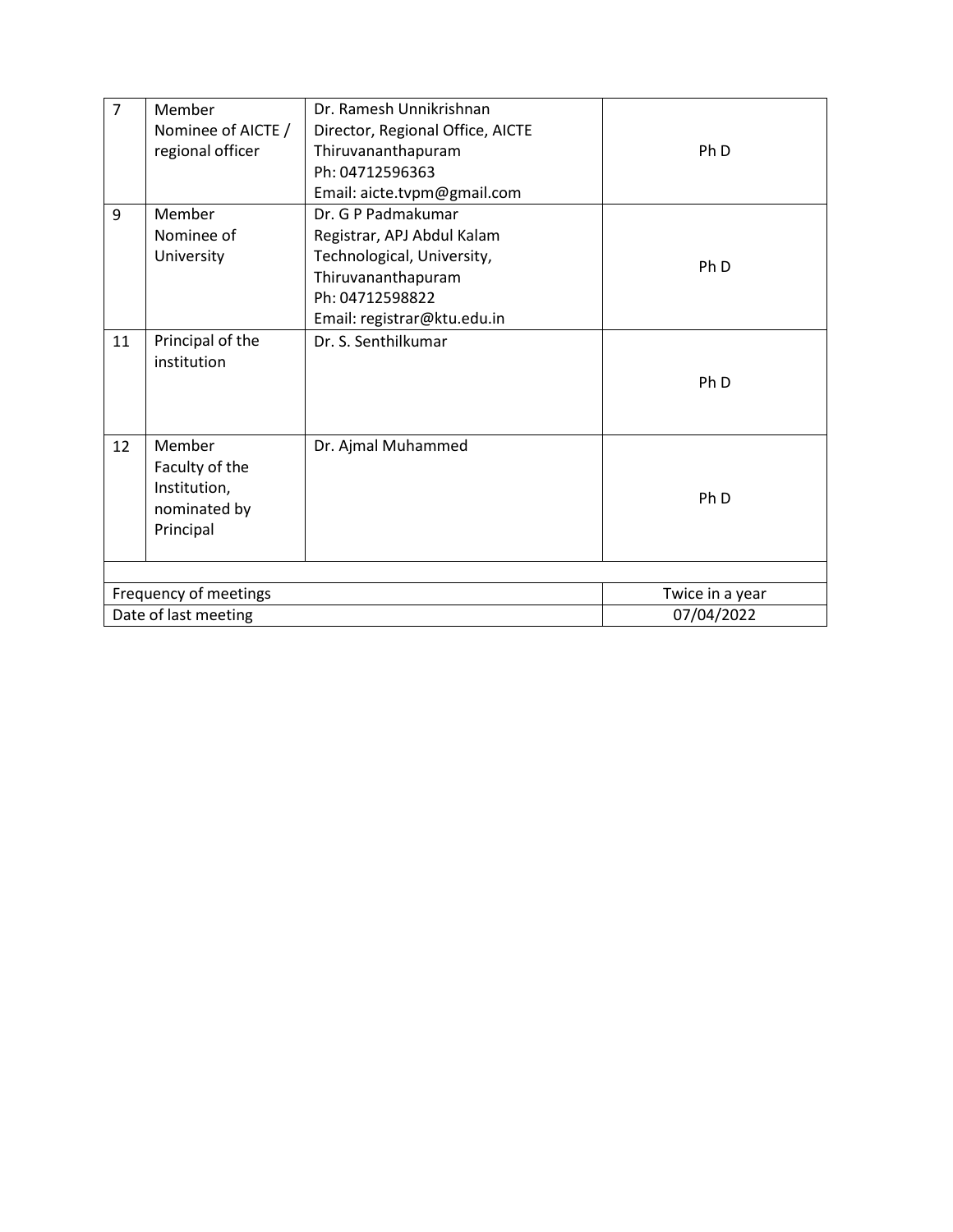| <b>Academic Advisory Body</b>                    | Yes                                 |
|--------------------------------------------------|-------------------------------------|
| Frequency of meetings                            | Twice in a year                     |
| Date of last meeting                             | 08/04/2022                          |
| Student feedback mechanism on Institutional      | Feedback is taken in every semester |
| Governance/faculty performance                   |                                     |
| Grievance redressal mechanism for faculty, staff | Available                           |
| and students                                     |                                     |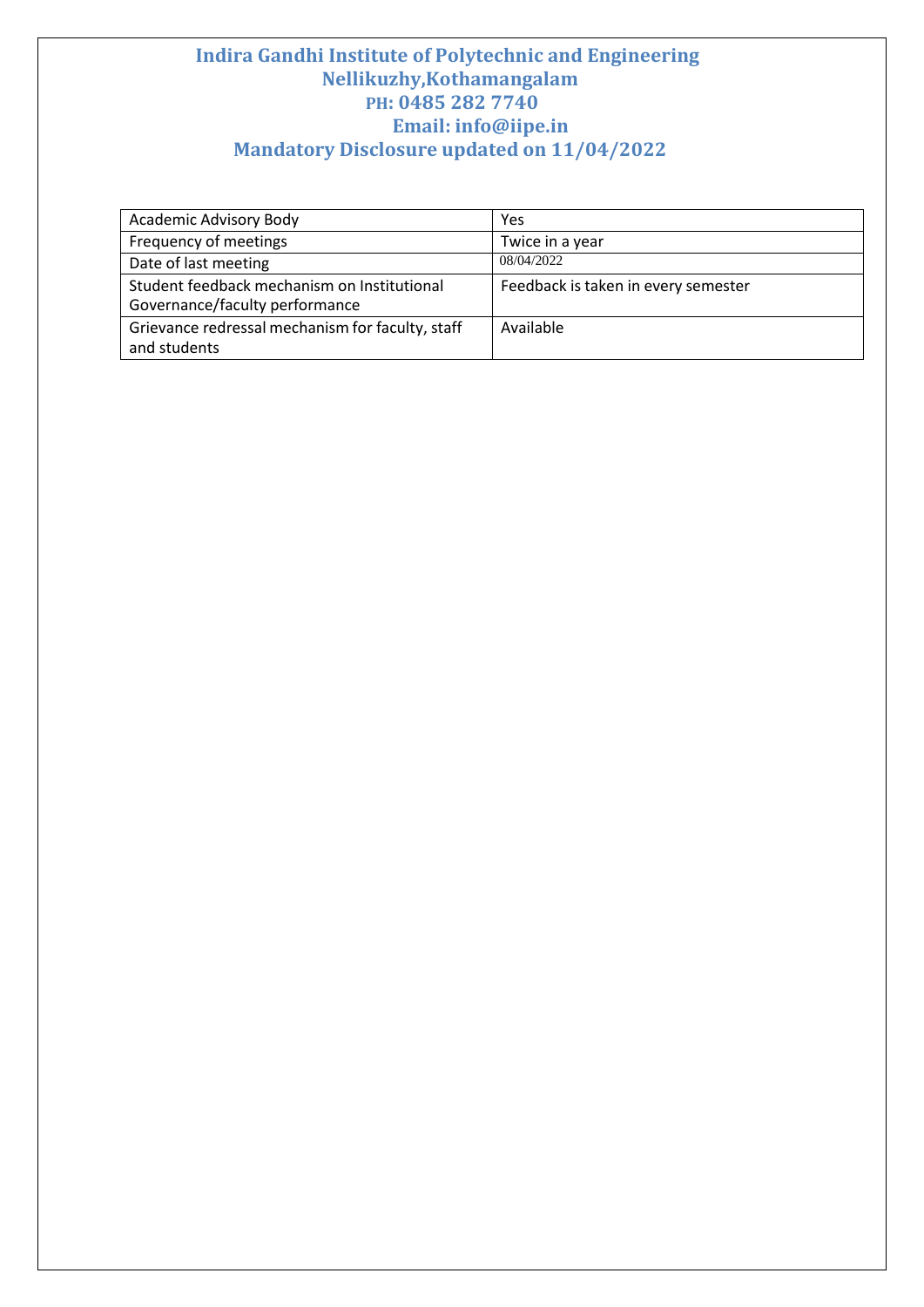# **Organizational Chart**

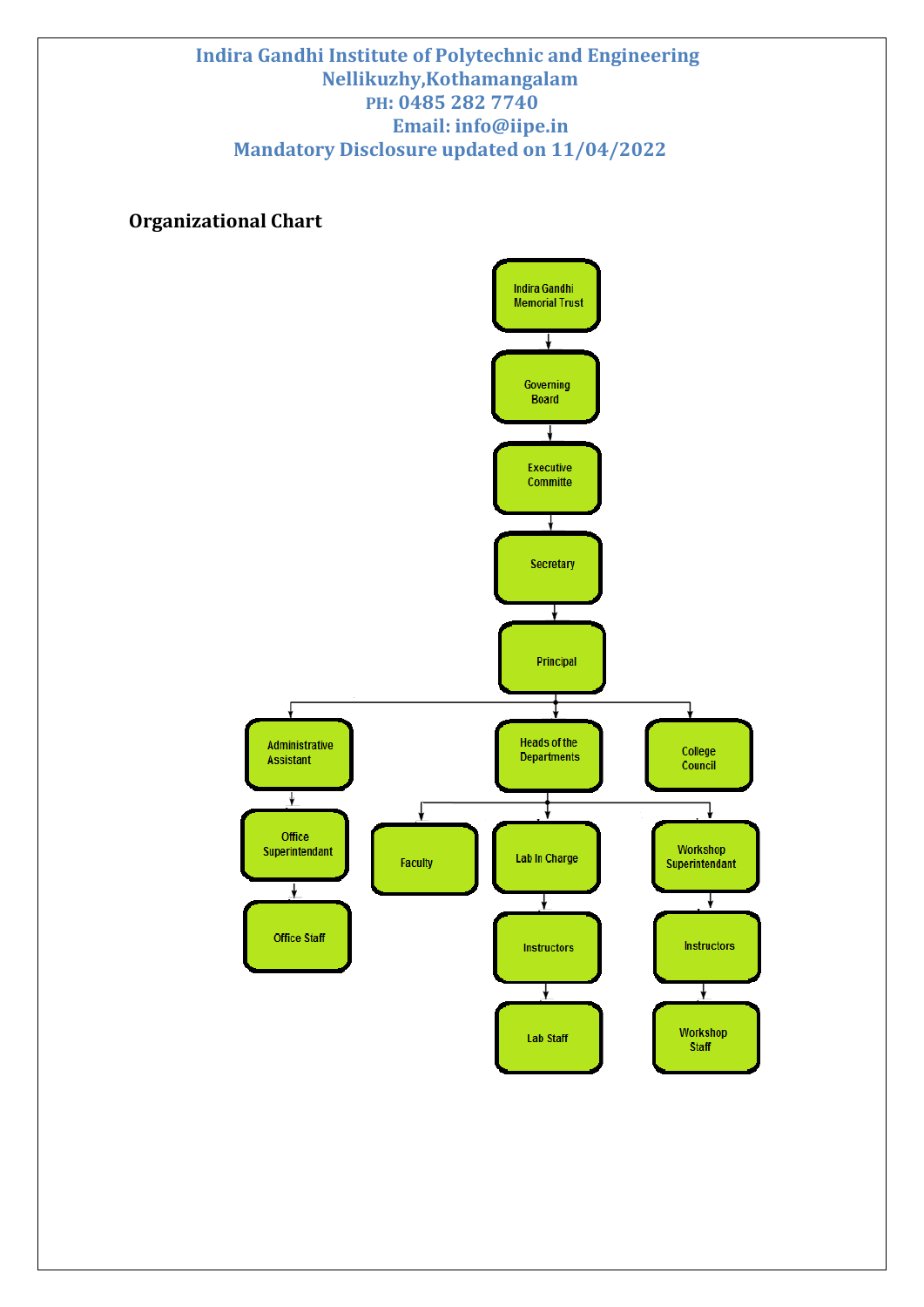### **PROGRAMMES (UG)**

| SI No. | Name of the Programme                                 | <b>No. of Seats</b> | <b>Duration</b> |
|--------|-------------------------------------------------------|---------------------|-----------------|
| 1.     | Civil Engineering                                     | 60                  | 8 Semesters     |
| 2.     | Electrical and Electronics Engineering                | 30                  | 8 Semesters     |
| 3.     | <b>Electronics &amp; Communication</b><br>Engineering | 30                  | 8 Semesters     |
| 4.     | <b>Computer Science and Engineering</b>               | 60                  | 8 Semesters     |

### **PROGRAMMES (PG)**

| SI No. | Name of the Programme                                                              | No. of Seats | <b>Duration</b> |
|--------|------------------------------------------------------------------------------------|--------------|-----------------|
| 1.     | CIVIL ENGINEERING(STRUCTURAL<br><b>ENGINEERING AND CONSTRUCTION</b><br>MANAGEMENT) | 18           | 4Semesters      |
| 2.     | ELECTRONICS AND COMMUNICATION<br>ENGINEERING(COMMUNICATION<br>ENGINEERING)         | 18           | 4 Semesters     |
| 3.     | <b>COMPUTER SCIENCE AND</b><br>ENGINEERING(COMPUTER SCIENCE AND<br>ENGINEERING)    | 18           | 4 Semesters     |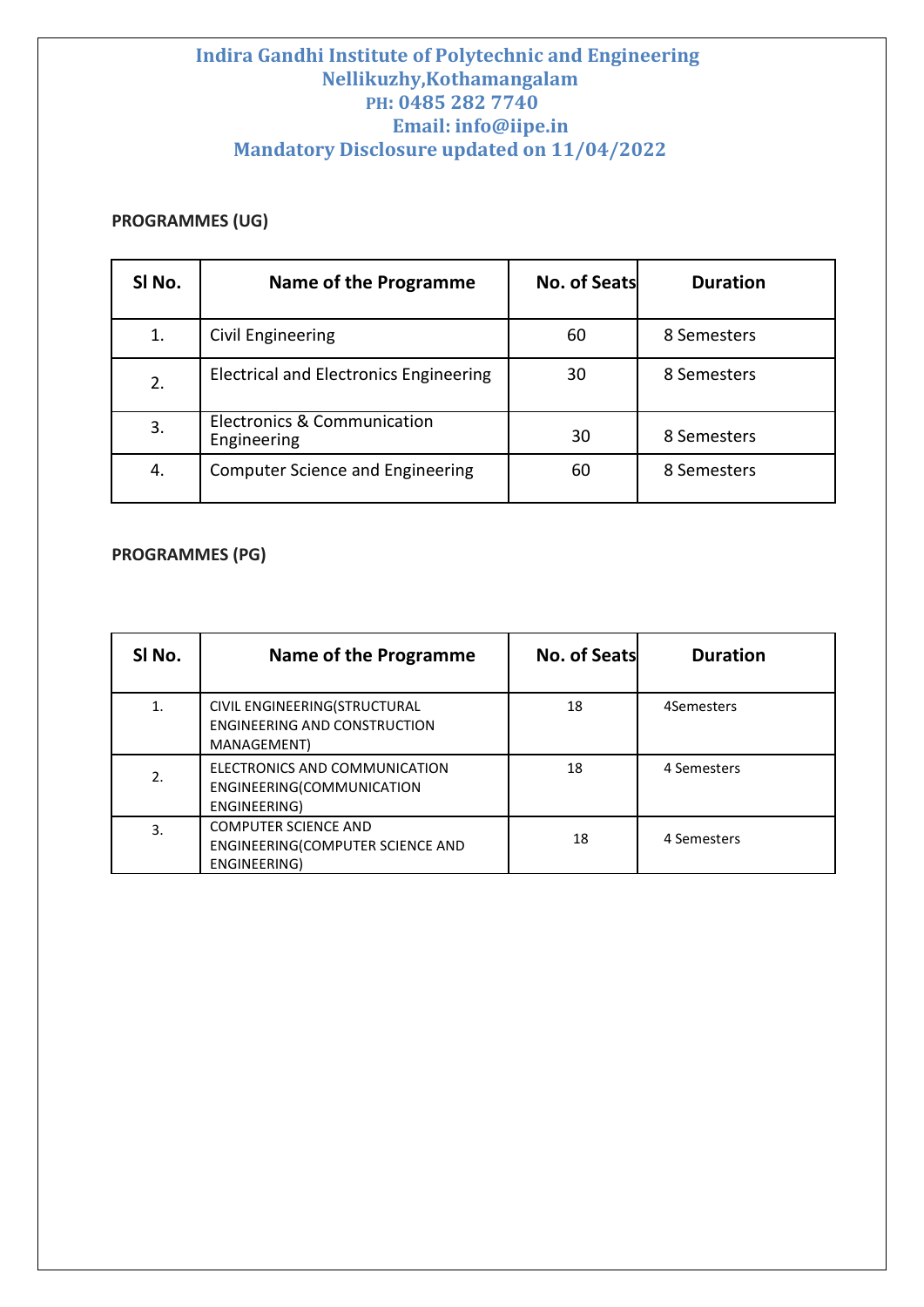# **PROGRAMMES (Diploma)**

| SI<br>No. | Name of the Programme                         | No. of Seats | Duration    |
|-----------|-----------------------------------------------|--------------|-------------|
| 1         | <b>Civil Engineering</b>                      | 60           | 6 Semesters |
| 2         | <b>Mechanical Engineering</b>                 | 60           | 6 Semesters |
| 3         | Automobile Engineering                        | 60           | 6 Semesters |
| 4         | Tool And Die Engineering                      | 60           | 6 Semesters |
| 5         | <b>Electrical and Electronics Engineering</b> | 60           | 6 Semesters |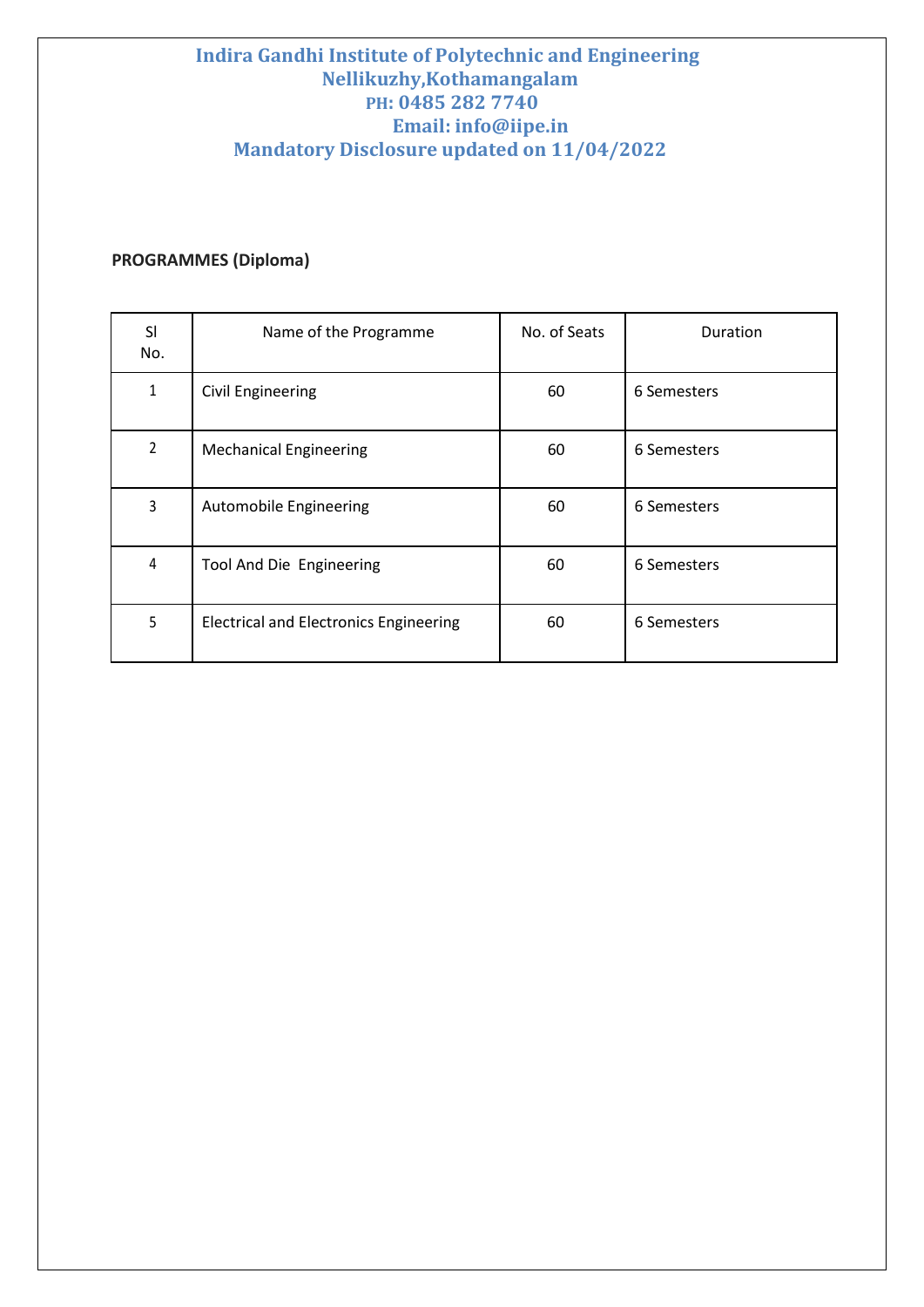#### **Vision of the Institution**

To become an institute of great repute in the field of Engineering & Technology by offering a full range of programmes of global standard to foster research and to transform the students into globally competent personalities

#### **Mission of the Institution**

 To provide all necessary inputs to the students for them to grow into knowledge engineers and scientists attaining and to motivate the students to pursue higher education, appear for competitive exams and other value added programmes for their holistic development.

- $\triangleright$  Excellence in domain knowledge- practice and theory.
- $\triangleright$  Excellence in co-curricular and extracurricular talents.
- $\triangleright$  Excellence in character and personality.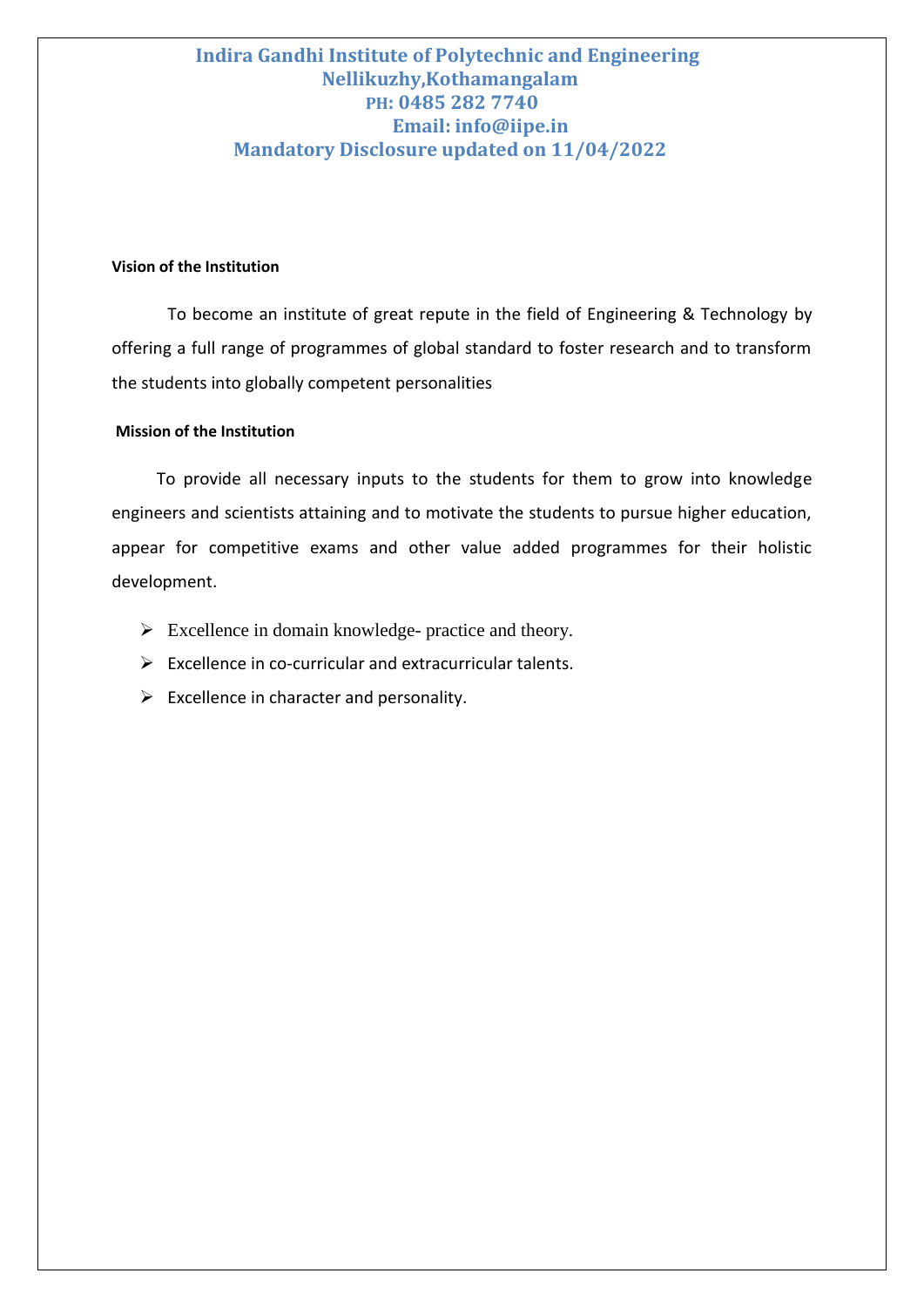#### **Important Facilities Available**

#### **College Library**

 Education system should be integration and co-ordination between the classroom and the library, which brings out the fruitful result in building up the overall development of the personality of the student. The library system consists of a central library and other department libraries. All students, faculty members and employees are entitled to avail the facilities of the Central Library after enrolling themselves for a membership. The library consists of textbooks by reputed authors, E journals, newspapers and magazines. The library is managed by fully qualified and experienced library professionals.

#### **Internships/Industry Visits**

Industrial visits are an integral part of the college curriculum for professional degrees. Its main objective is to offer an insight into the working of a factory or industrial unit. It also provides an opportunity to delve deeper into the realities of an Industrial house. The institution encourages students to conduct industrial visits on a regular basis. As per the syllabus, each student shall undergo internship during the vacation time.

#### **National Service Scheme (NSS)**

The programme aims at instilling the idea of social welfare in students, and to provide service to society without bias. NSS volunteers work to ensure that everyone who is needy gets help to enhance their standard of living and lead a life of dignity. In doing so, volunteers learn from people in villages how to lead a good life despite a scarcity of resources. It also provides help in natural and man-made disasters by providing food, clothing and first aid to the disaster's victims.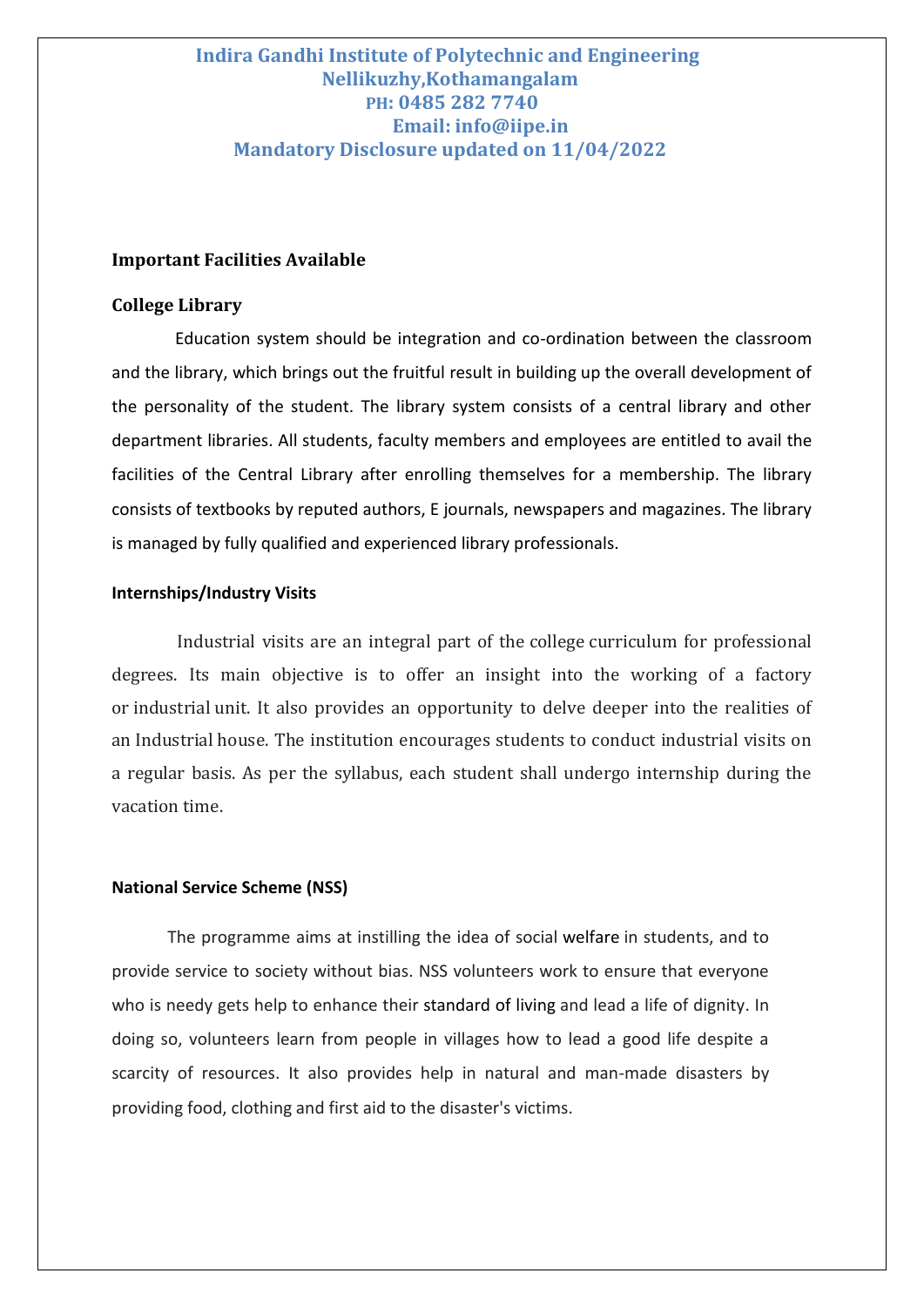#### **Internal Quality Assurance Cell (IQAC)**

Since quality enhancement is a continuous process, the IQAC will become a part of an institution's system and work towards realizing the goals of quality enhancement and sustenance. The motto of the IQAC is to achieve quality through continuous improvement with cooperation of all stake holders. The Internal Quality Assurance Cell gives advice and guidelines to the administration to maintain high quality work in academics and administration. The cell monitors the quality aspects of all the academic and non-academic activities of the institution. The cell works on various accreditation aspects

#### **Functions**

- Taking a lead role in undertaking Academic Audit and to give feedback with the purpose of devising quality enhancement programmes.
- Facilitating the creation of a learner-centric environment conducive for quality education and faculty maturation to adopt the required knowledge and technology for participatory teaching and learning process.
- Arrangement for feedback responses from students, parents and other stakeholders on quality related institutional processes.
- Dissemination of information on the various quality parameters of higher education.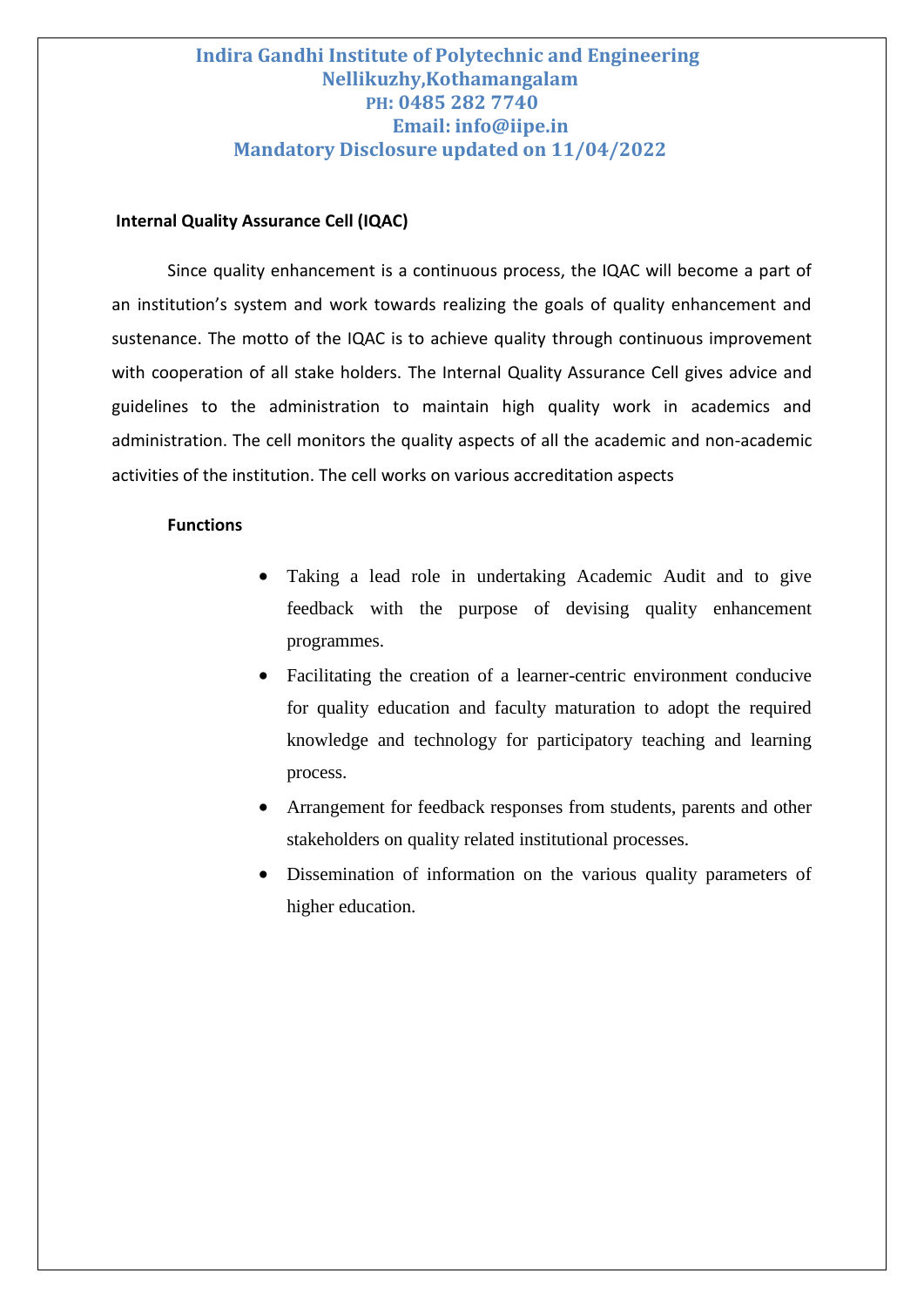#### **Anti-ragging Committee**

Anti -Ragging Committee is constituted in the college to prevent ragging and to take anti-ragging measures as per the guide lines issued by the Supreme Court of India Actions will be taken against students for indulging and abetting ragging depending upon the nature and gravity of the offence as established. On admission to the college, each student will be asked to sign the anti- ragging oath form that creates awareness about ragging offences and punishments. The Anti-ragging committee conduct enquiry on complainants and submits report to the Principal. The Principal, if required, forward the complainant to the local police for necessary action against the offender. The committee keeps the records of the complaint and the enquiry report prepared (if any) in all cases.

#### **Women's Cell**

Women cell aims at empowering and orienting women to recognize their true potential and to help them attain their own stand in a competing world. Its goal is the overall development in all spheres of their life. The main functions of Women cell are;

- Enable the students and teachers to come to the forefront and maintain a harmonious environment in the institute.
- Create awareness on gender related issues.
- Create a professional learning and working atmosphere in the institute for its students and employees by preventing gender discrimination.

#### **Internal Complaints Committee**

An Internal Complaints Committee (ICC) is formed in this institution according to the provisions of the Sexual Harassment of Women at workplace (Prevention, Prohibition and Redressal) Act, 2013.

#### **Student's Grievance Cell**

The objective of the Grievance Cell is to develop a responsive and accountable attitude among all the stakeholders in order to maintain a harmonious educational atmosphere in the institute. Grievance Cell facilitates the resolution of grievances in a